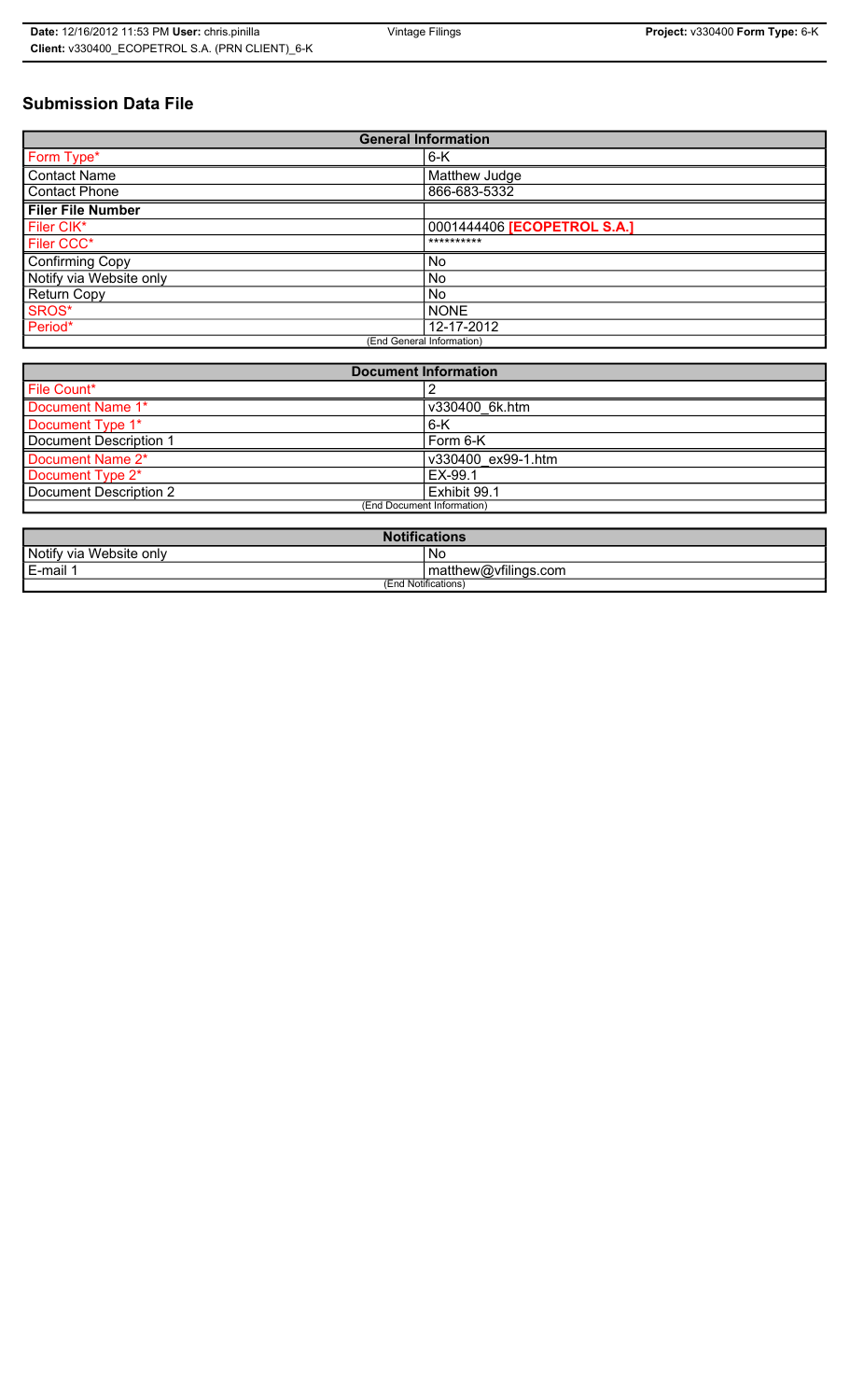# **SECURITIES AND EXCHANGE COMMISSION Washington, D.C. 20549**

### **FORM 6-K REPORT OF FOREIGN PRIVATE ISSUER PURSUANT TO RULE 13a-16 OR 15d-16 OF THE SECURITIES EXCHANGE ACT OF 1934**

December 2012

Commission File Number: 333-153452

**ECOPETROL S.A.**

*(Exact name of registrant as specified in its Charter)*

Carrera 7 No. 37 – 69 BOGOTA – COLOMBIA

*(Address of registrant's principal executive offices)*

Indicate by check mark whether the registrant files or will file annual reports under cover Form 20-F or Form 40-F.

Form 20-F  $\boxtimes$  Form 40-F  $\Box$ 

Indicate by check mark if the registrant is submitting the Form 6-K in paper as permitted by Regulation S-T Rule 101(b)(1):

 $Yes$   $\Box$   $No$   $X$ 

Indicate by check mark if the registrant is submitting the Form 6-K in paper as permitted by Regulation S-T Rule 101(b)(7):

 $Yes$   $\Box$   $No$   $X$ 

Indicate by check mark whether by furnishing the information contained in this Form, the registrant is also thereby furnishing the information to the Commission pursuant to Rule 12g3-2(b) under the Securities Exchange Act of 1934.

 $Yes$   $\square$ 

If "Yes" is marked, indicate below the file number assigned to the registrant in connection with Rule 12g3-2(b): 82- N/A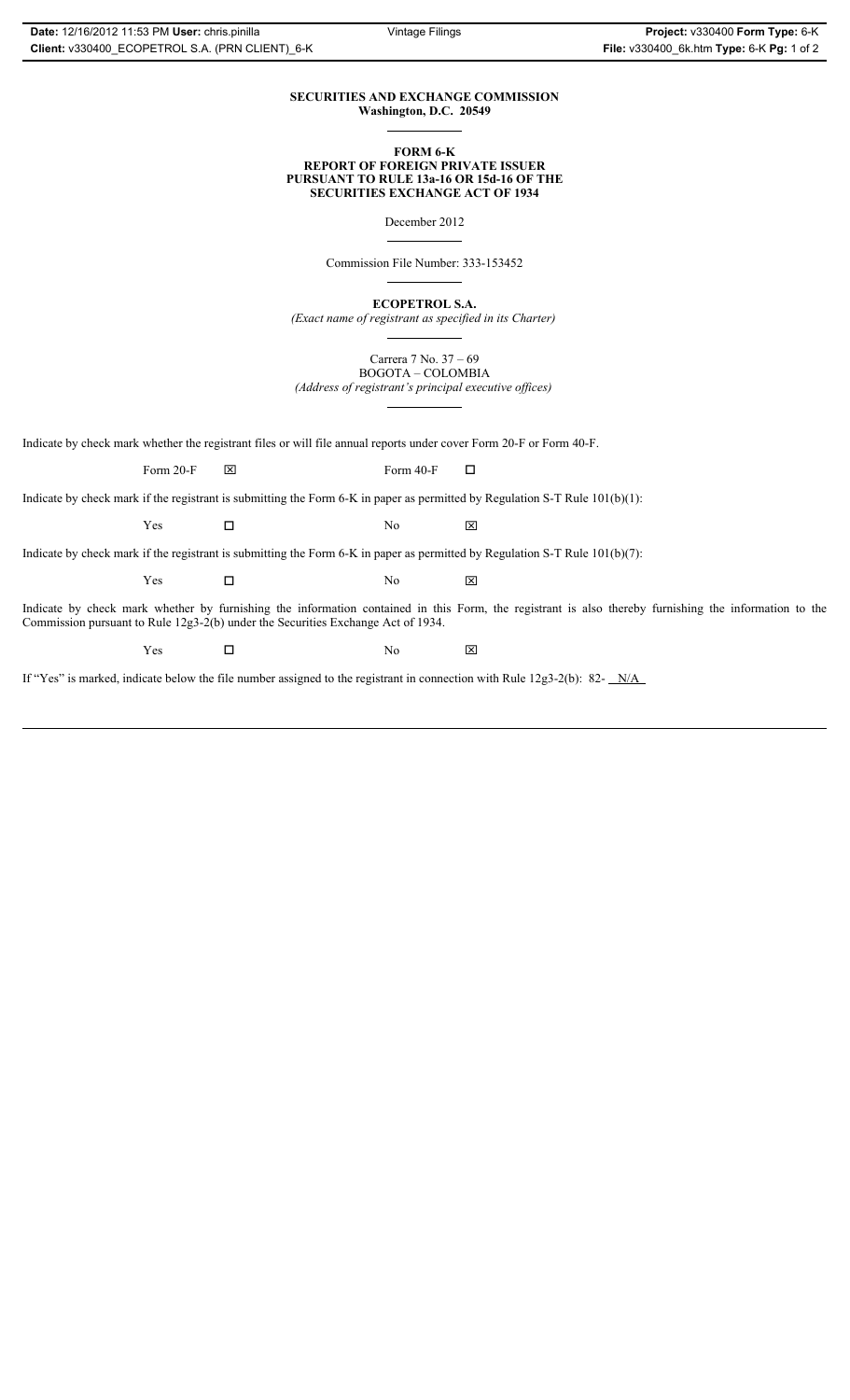# SIGNATURE

Pursuant to the requirements of the Securities Exchange Act of 1934, the Registrant has duly caused this report to be signed on its behalf by the undersigned, thereto duly authorized.

Date: December 17, 2012

Ecopetrol S.A.

By: /s/ Adriana M. Echeverri

Name: Adriana M. Echeverri Title: Chief Financial Officer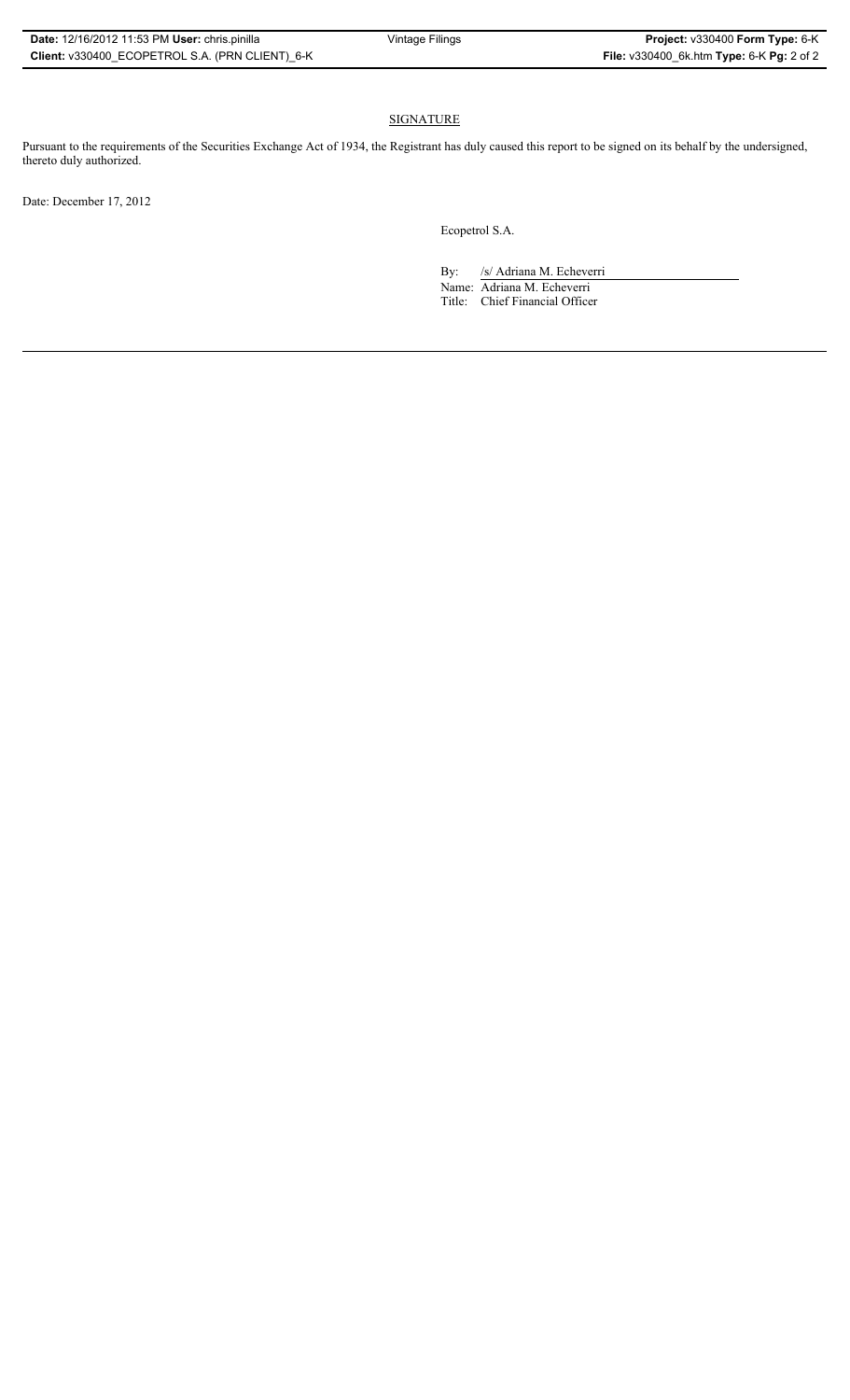# **Ecopetrol Group's Investment Plan to be US\$9,549 million for 2013**

- 69% of investments are planned to be made directly in Ecopetrol S.A. and 31% in affiliates and subsidiaries.

- 95% of total investments are planned to take place in Colombia.

- 62% of total investments is allocated for exploration and production.

- Ecopetrol S.A.'s estimated average production, including interests in affiliates and subsidiaries, is 798 thousand barrels of oil equivalent per day in 2013.

BOGOTA, Colombia, Dec. 16, 2012 /PRNewswire/ -- Ecopetrol S.A. (BVC: ECOPETROL; NYSE: EC; TSX: ECP) announced today that its Board of Directors has approved the investment plan for the year 2013. The total of investments approved is US\$9,549 million, of which US\$6,590 million are planned to be invested directly in Ecopetrol S.A. and US\$2,959 million in affiliates and subsidiaries.

(Logo: http://photos.prnewswire.com/prnh/20090209/ARM001LOGO )

Ecopetrol S.A.'s CEO, Javier Gutierrez, said: "investments for 2013 are consistent with the company's medium and long-term strategy and in line with the production target of one million clean barrels by 2015 and 1.3 million by 2020. The higher percentage of resources is planned to go into exploration and production activities, as well as upgrading refineries and increasing crude transport capacity. The 2013 investment plan includes experiences from previous years."

### **I. Ecopetrol S.A.'s Investment Plan (US\$6,590 million)**

The following chart is a summary of Ecopetrol S.A.'s investment plan by area of business:

| Ecopetrol S.A.'s Investment Plan in 2013 |              |  |
|------------------------------------------|--------------|--|
| US\$ million                             |              |  |
| <b>Business Segment</b>                  | <b>Total</b> |  |
| Exploration                              | 974          |  |
| Production                               | 3,790        |  |
| Refining and Petrochemicals              | 397          |  |
| Transport                                | 1,250        |  |
| Other                                    | 179          |  |
| <b>TOTAL</b>                             | 6.590        |  |

The following are the main projects that Ecopetrol S.A. plans to develop in each business segment in 2013:

# **Exploration (US\$ 974 million)**

In 2013, Ecopetrol S.A. plans to drill 19 exploratory wells, 3 appraisal wells and 11 stratigraphic wells, all in Colombia. Most of the wells are planned to be drilled in the Llanos Orientales region. Wells are also planned to be drilled throughout the Magdalena valley and in the Caribbean region.

Besides drilling activity, exploration in 2013 is planned to remain focused on the acquisition of seismic data, geological, regional and geophysical studies.

Also, the initiative to develop unconventional resources (shale oil/gas) on Ecopetrol's blocks in the Middle Magdalena is planned to continue.

#### **Production (US\$ 3,790 million)**

The objective of the 2013 investment plan is to increase the production of crude and gas, which is expected to reach a yearly average of 750 thousand barrels equivalent per day (mboed).

The highest percentage of investment is planned to be allocated for the projects in the Llanos Orientales region, Arauca, and Middle Magdalena. Development of the Castilla, Chichimene, Rubiales, Quifa, Caracara, Cravo Norte, Provincia, Casabe, Tibu, La Cira - Infantas, Apiay, Nare, Yarigui, Piedemonte and Cusiana fields, among others, is planned to continue.

# **Refining and Petrochemicals (US\$ 397 million)**

Investment in this business segment is planned to be allocated to the industrial services plan, the operations improvement plan and the modernization project development of the Barrancabermeja refinery.

## **Transport (US\$ 1,250 million)**

Investments in transport are aimed at increasing crude evacuation capacity by 170 thousand barrels per day (mbpd) by 2013 and by 250 thousand barrels per day (mbpd) by 2015. These projects primarily enable the increase in heavy crude production.

## **Other investments (US\$ 179 million)**

In addition to the investment in the different business segments, resources are also planned to be deployed mainly for research and development at the Colombian Oil Institute (ICP) as well as IT services. Furthermore, initiatives are planned to be undertaken to upgrade the technological infrastructure in Shared Services Center, in HSE and sustainability and process-based management (design and implementation).

#### **Acquisitions**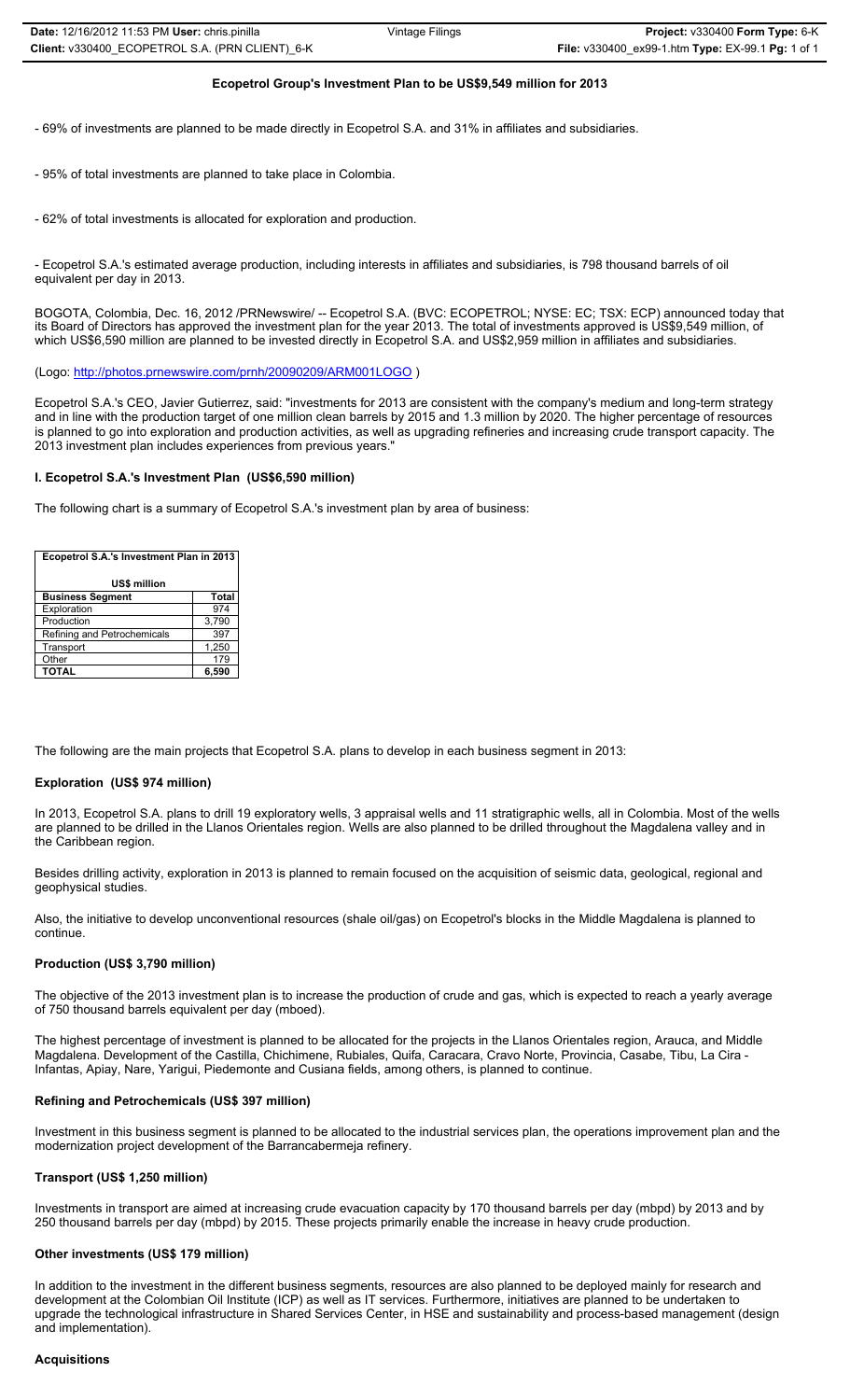The approved 2013 budget does not include potential acquisitions. If considered, they would be analyzed and approved on an individual basis by the Board of Directors.

# **Funding sources**

The financing needs of the investment plan depend on oil prices, Ecopetrol S.A.'s cash generation, market conditions, the implementation of the capex in the various business segments, and potential acquisitions.

Ecopetrol S.A.'s debt capacity, investment grade rating and capital markets access in Colombia and abroad could permit its funding from different sources.

A credit facility disbursement in 2013 of up to US\$880 million from the U.S. Eximbank (U.S. export promotion bank),is expected to be finalized in the near term. This credit facility was approved to Ecopetrol S.A. since 2009

# **II. Ecopetrol's investment in affiliates and subsidiaries (US\$2,959 million)**

The following exhibit shows Ecopetrol S.A.'s investment in affiliates and subsidiaries by business segment:

| Ecopetrol S.A.'s 2013 investment plan*<br>US\$ million |              |  |
|--------------------------------------------------------|--------------|--|
| <b>Area of business</b>                                | <b>Total</b> |  |
| Exploration                                            | 731          |  |
| Production                                             | 399          |  |
| Refining, Petrochemicals and Biofuels                  | 1,280        |  |
| Transport                                              | 549          |  |
| <b>TOTAL</b>                                           | 2.959        |  |

\*Investment proportionate to Ecopetrol S.A.'s stake in each company and does not include partner contributions.

The following is a summary of the main projects that Ecopetrol S.A. plans to develop in 2013 in each business segment through its affiliates and subsidiaries:

# **Exploration (US\$ 731 million)**

In 2013, eight international exploratory wells are planned to be drilled, six of them along the Gulf of Mexico (U.S.) and two in Brazil. An appraisal well is also planned to be drilled in the Gulf of Mexico (U.S.). The drilling goal is consistent with the strategy of focusing on prospects representing the highest potential and value for the company.

Ecopetrol S.A.'s subsidiary Hocol plans to drill seven exploratory and four appraisal wells in Colombia.

## **Production (US\$ 399 million)**

Affiliates and subsidiaries are expected to contribute 48 thousand barrels of equivalent oil per day (mboed), 80% of which is expected to originate in the Colombian operation and 20% in the international operation.

## **Refining, Petrochemicals and Biofuels (US\$ 1,280 million)**

Investments in this business segment are planned to be allocated mainly to the Cartagena refinery modernization project (US\$ 1,236 million). Investments in biofuels by means of contributions to Bioenergy are planned to continue.

## **Transport (US\$ 549 million)**

This segment includes contributions to the Bicentenario Pipeline (OBC) and the Colombia Pipeline (ODC).

# **Sources for affiliate and subsidiary investments**

The financing for investing in affiliates and subsidiaries is expected to come from Ecopetrol S.A. contributions (US\$1,623 million), affiliates' own resources and the funding acquired by these, of which currently the most important is that of Reficar (currently in the disbursement phase from the Eximbank credit facility) and Bicentenario Pipeline (partial disbursement of a syndicated credit scheduled for 2013).

The following is a summary of the investments approved for Ecopetrol S.A.'s affiliates and subsidiaries:

| Ecopetrol Affiliate and Subsidiary Investment in 2013*<br>US\$ million |                 |                                 |                 |                                                                          |                 |
|------------------------------------------------------------------------|-----------------|---------------------------------|-----------------|--------------------------------------------------------------------------|-----------------|
| Upstream<br>(Exploration and Production)                               |                 | <b>Midstream</b><br>(Transport) |                 | Downstream<br>(Refining, Petrochemicals, Commercialization and Biofuels) |                 |
| Company                                                                | 2013 Investment | Company                         | 2013 Investment | Company                                                                  | 2013 Investment |
| <b>Ecopetrol America</b>                                               | 382             | <b>Bicentenario Pipeline</b>    | 260             | Reficar                                                                  | 1.236           |
| Savia                                                                  | 139             | ODL                             | 68              | Bioenergy                                                                | 30              |
| Hocol                                                                  | 323             | Ocensa                          | 220             | Propilco                                                                 | 14              |
| <b>Ecopetrol Brasil</b>                                                | 127             | <b>ODC</b>                      | 1.2             |                                                                          |                 |
| Ecopetrol Peru                                                         | 6               |                                 |                 |                                                                          |                 |
| Equion                                                                 | 153             |                                 |                 |                                                                          |                 |
| Total<br>Upstream (A)                                                  | 1.130           | Total<br>Midstream (B)          | 549             | Total<br>Downstream (C)                                                  | 1,280           |

| $\sim$<br>Total A + $\Box$<br>B + C | 2,959 |
|-------------------------------------|-------|
|                                     |       |

\* Does not include partners contributions